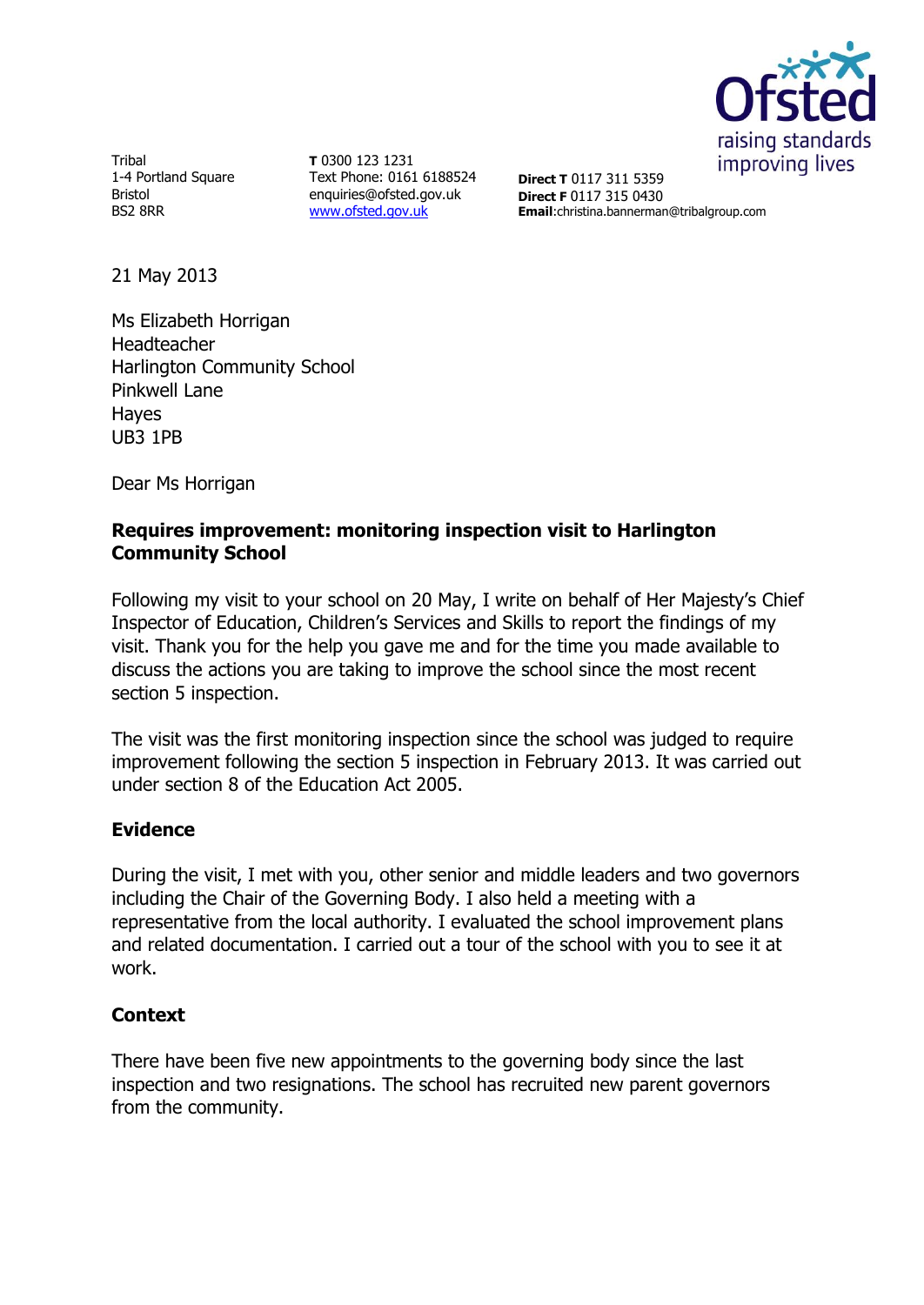

### **Main findings**

Senior leaders and governors have responded very constructively to the findings of the last inspection. In response to the inspection recommendations senior leaders have changed target setting practice to ensure that it is very challenging for all students. Marking has been improved. A firm expectation has been established that students are given reflection time every fourth lesson to act on suggestions for improvement. Book scrutiny and student interviews have established that this is becoming increasingly effective in improving students' work. Weekly faculty development time is being used to increase lesson challenge for all students by reviewing the taught curriculum and sharing best teaching practice. Curriculum leaders have a very good understanding of the strengths and areas for development in their curriculum areas. The house structure which includes staff has been used to group subject leaders into learning partnerships. Subject leaders are now acting as critical friends to each other, which they find very beneficial.

Senior leaders and governors are very aware that they need to reduce the variation in subject outcomes for students. Senior leaders have been allocated teachers to mentor to help them improve their classroom practice. While there is still teaching that requires improvement in a few subject areas, the early impact of mentoring has begun to reduce its frequency.

The governing body has undergone local authority training and commissioned an external review of performance. A 'speed dating' session was arranged to improve induction for new governors and sharpen the link between governors and school leaders. This involved the pairing of new and experienced governors who quizzed senior and middle leaders, in rotation, about their roles, responsibilities and the challenges facing the school. As a result of a variety of training the governing body has a good understanding of the school's strengths and areas for development and have significantly increased their challenge to senior leaders.

Senior leaders and governors are taking effective action to tackle the areas requiring improvement identified at the recent section 5 inspection. The school should take further action to:

• eradicate remaining variation in subject outcomes for students.

As we agreed, I will review the outcomes of the 2013 summer examinations early in the autumn term 2013.

### **External support**

The local authority has limited capacity for direct input but has been effective in brokering support for the school. Governor training has been delivered by a local authority representative and the local authority has brokered an external review of